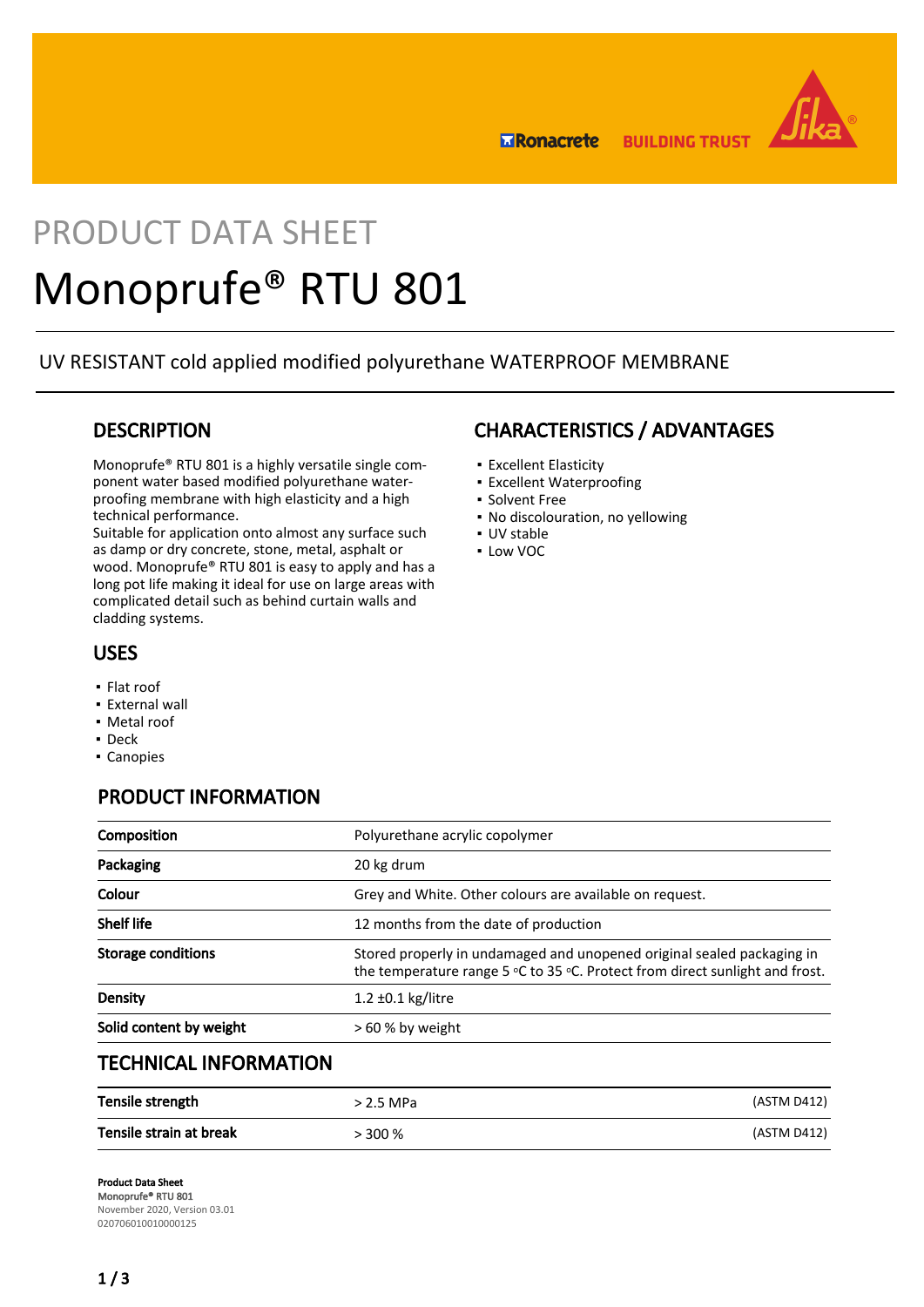## APPLICATION INFORMATION

| Consumption             | A typical 2 coat application will require about 2 kg materials for floor ap-<br>plication and 1.5 kg for wall application per m <sup>2</sup> area. The consumption rate<br>will be varied with surface porosity and texture. |
|-------------------------|------------------------------------------------------------------------------------------------------------------------------------------------------------------------------------------------------------------------------|
| Ambient air temperature | $>$ 5 °C                                                                                                                                                                                                                     |

# BASIS OF PRODUCT DATA

All technical data stated in this Product Data Sheet are based on laboratory tests. Actual measured data may vary due to circumstances beyond our control.

# ECOLOGY, HEALTH AND SAFETY

For information and advice on the safe handling, storage and disposal of chemical products, users shall refer to the most recent Material Safety Data Sheet (MSDS) containing physical, ecological, toxicological and other safety-related data.

#### VOC DATA

21 g/litre when tested in accordance with USEPA Method 24.

# APPLICATION INSTRUCTIONS

#### SUBSTRATE PREPARATION

Monoprufe® RTU 801 must be applied onto sound concrete, screed or similarly supportive ceramic substrate. The substrate should be dry, clean, free of oil, grease and other removable contaminents. Open textured surfaces like mortar or concrete should be primed with diluted Monoprufe® RTU 801 ( 1 part of Monoprufe® RTU 801 diluted with 3 parts of water ) or Sikalastic®-500 Acrylic Primer HK. Brush apply the primer at application of 0.3 kg/m<sup>2</sup> approximately. New concrete should be left for 28 days before applying Monoprufe® RTU 801. For best results Monoprufe® RTU 801 should be applied in 2–3 coats at 1 kg/m2/coat (for roofing application) and 0.75 kg/m<sup>2</sup> /coat (for wall application). A fibre reinforced detailing coat should be used over open joints, corners and interfaces and where differential movement may induce additional stress in the membrane. Substate should be completely dry. In case of rainning, let the concrete substrate to dry for 3days before application.

#### MIXING

Monoprufe® RTU 801 is supplied pre-blended and ready to use however after storage you may find some slight separation of components inside the bucket. This is normal and the product can be restored by a simple remixing using a slow speed mixer or light hand mixing with a spatula.

#### APPLICATION METHOD / TOOLS

#### Detailing Coat

For areas where excessive movement may be expected Monoprufe® RTU 801 should be reinforced with glass fabric to those areas.

In this case cut the fabric to the size and shape necessary in advance and apply onto the first coat as soon as it has been applied. i.e. while the first coat is still wet. A simple patting motion with the brush should be enough to bring the resin through the fabric. Allow this first coat to dry for at least 4 hours or until it can receive foot traffic without sustaining damage. The glass fabric can be cut for application across simple joints with an overlap of at least 50 mm each side or left at 250 mm wide for an overlap to 125 mm each side for the more complex areas and corners. First Coat

Brush or squeegee & roll the first coat throughout the entire area to be treated. If the surface has been primed then the primer must be dry before commencing the application. Work the material into the surface concentrating on the rough areas and aiming to apply approx. 1 kg/m2 for floor application and 0.75 kg/m2 for wall. Allow the first coat to dry for 8 hours before applying the second and final coat.

#### Second and Final Coat

After drying of the first coat apply a second coat of Monoprufe® RTU 801 in direction at right angles to the first coat by spray equipment, brush, squeegee or roller at coverage rate of 1 kg/m2 for floor application and 0.75 kg/m2 for wall. If necessary, apply the final coat in the same method as the second coat once the second coat is dried for 8 hours.

#### **Curing**

Curing time will depend on the ambient conditions but the surface should be left undisturbed at least until the next day and preferably 2 to 3 days. This will be especially important at temperatures below 20 °C. Lots of ventilation is also important, for work carried out undercover

or indoors fans will help to shorten the curing time.

#### CLEANING OF EQUIPMENT

Clean all tools and application equipment with clean water immediately after use.

**BUILDING TRUST** 

Product Data Sheet Monoprufe® RTU 801 November 2020, Version 03.01 020706010010000125



**M** Ronacrete